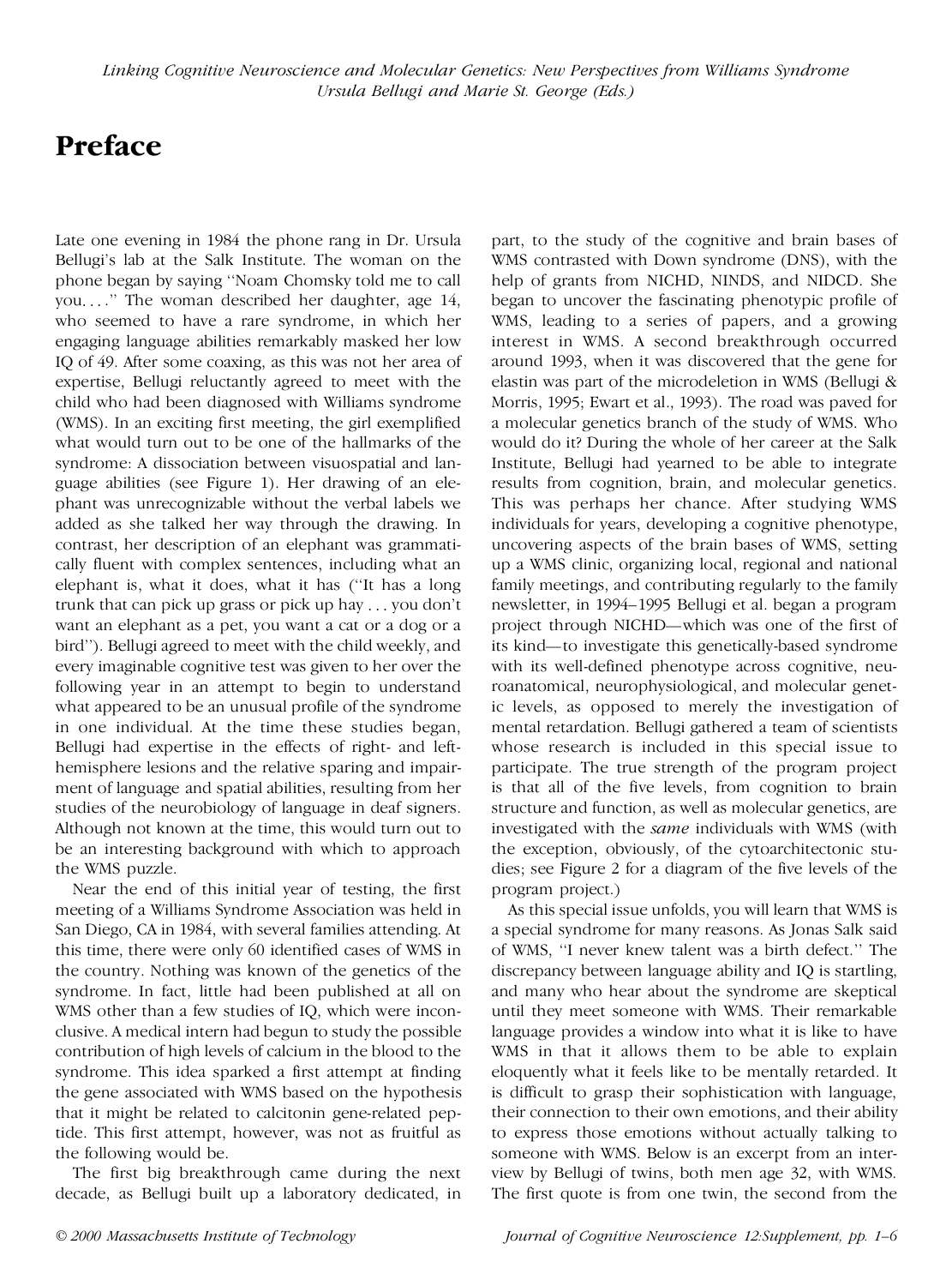**Figure 1.** The dissociation between language and spatial cognition in WMS is evident in this contrast between the drawing and verbal description of an elephant by a teenager with WMS (Full Scale IQ of 49, Verbal IQ of 52, and Perfor mance IQ of 54).



## **WMS Age 15, IQ 49**

#### **Elephant Description**

And what an elephant is, it is one of the animals. And what the elephant does, it lives in the jungle. It can also live in the zoo. And what it has, it has long gray ears, fan ears, ears that can blow in the wind. It has a long trunk that can pick up grass, or pick up hay...If they're in a bad mood it can be terrible...If the elephant gets mad it could stomp; it could charge. **Sometimes** elephants can charge. They have big long tusks. They can damage a car...It could be dangerous. When they're in a pinch, when they're in a bad mood it can be terrible. You don't want an elephant as a pet. You want a cat or a dog or a bird...

other twin, when asked what they would want other people to know about WMS.

It is what you're born with, it is what you have to accept, and it is something that you go on day to day, year to year, month to month with. And no matter how people treat people with Williams syndrome, you always have to stand tall and ignore the things that are said because they are, they don't understand the things that we go through every day that we wake up. We should be treated the same way somebody else should be treated. Even when times are bad we still try to shine a light upon other people, and to give that sense of glow to our friends . . . You have to accept things you cannot change. (Twin #1).

We are respectable, loving, understanding people. With pride, and dignity, and grace. And people should understand that Williams people don't really care about the bad things in life and what goes on in the world because we as people have enough problems of our own living day to day . . . First of all I am a human being, and I'm a man, and I'm an older adult. And I want people to realize that I do have feelings, I'm not a freak . . . So respectability is a main factor in learning how to deal with people with Williams syndrome or any other syndrome. (Twin  $#2$ ).

I gotta tell you, Dr. Bellugi, we love everyone that we meet. And if people would be, show us love and kind that we try so much to do to other people, I think

doors would open and people would understand that, um, we don't need to carry on wars, that we don't need to carry on gang violence. Peace and love. And that's all that everyone with Williams syndrome has been asking for years. For someone to give us a break. As much as the break we have been giving to them. (Twin  $#1$ ).

In addition to expressing themselves linguistically with clarity and eloquence, they frequently take up another form of self-expression, with similarly remarkable performance, in the form of music. People with WMS seem to have a special love of music—both playing instruments and singing, as well as listening to others make music. There are many anecdotes about WMS and music. The fact is that there is something very special about both their attraction, as well as their ability to perform. Some can't tie their shoes but can repeat and create complex rhythms on a musical instrument. The incidence of perfect pitch may be greater in WMS than in the general population. Several people with WMS can play a song on the piano after listening to it once. One woman with WMS can sing over a thousand songs in 22 different languages. In one of our first experiences with WMS and music, we discovered a love song written by a woman with WMS to a man with DNS. It was a touching song to her ''sweet petunia.''

### **History of Williams Syndrome**

Williams Syndrome was discovered independently by Fanconi (1952) and a British cardiologist, Williams,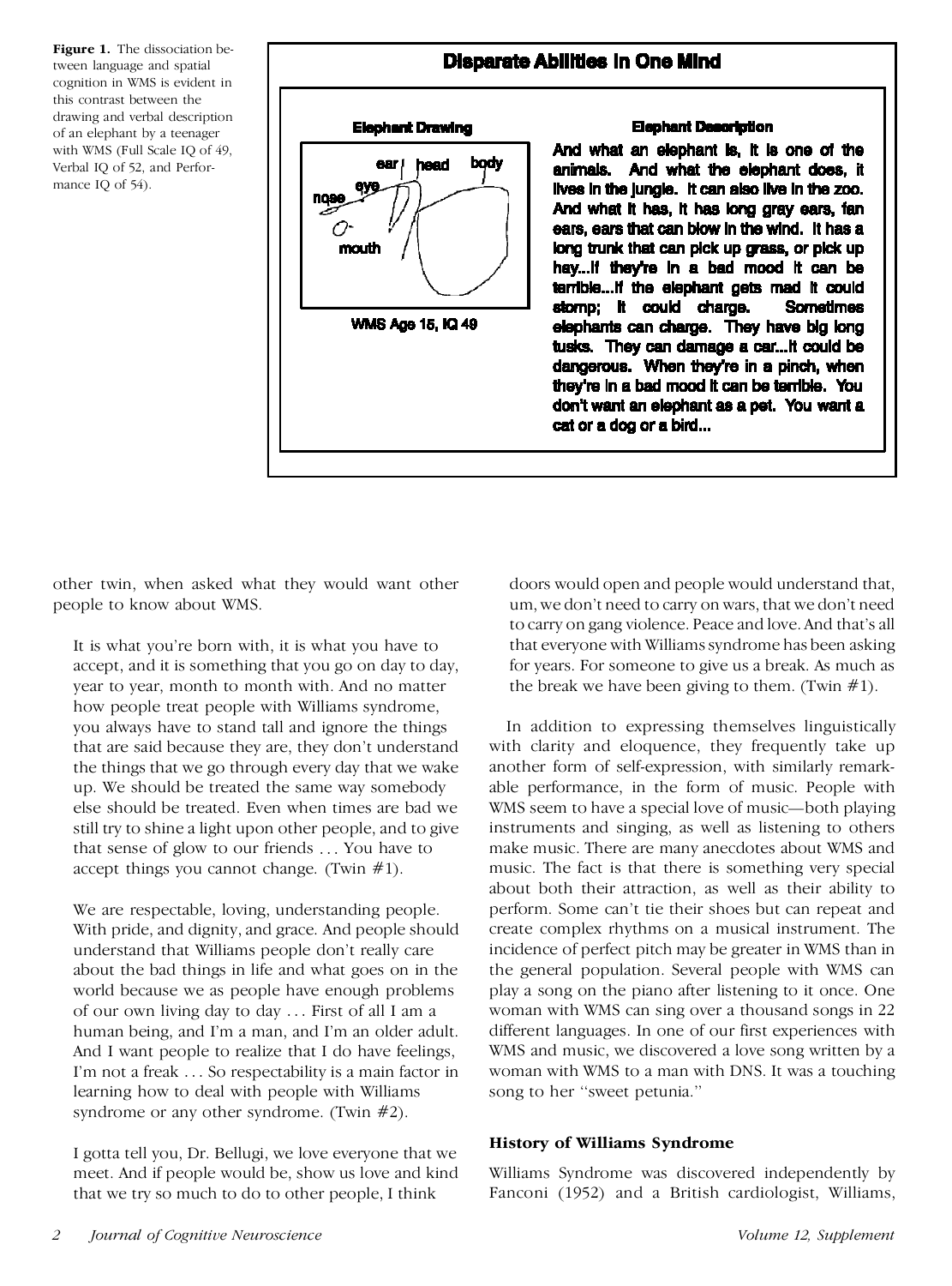

**Figure 2.** The organization of the Program Project (PPG), from the National Institutes of Child Health and Human Development (NICHD PO1 HD 33113). Most of the research in this special issue stems from studies under this grant involving adolescents and adults with WMS or DNS. The chart represents the major projects of the program project, each of which is represented in one of the chapters in this issue: Neurocognitive characterization at The Salk Institute Laboratory for Cognitive Neuroscience (Bellugi et al., Chap. 1 and Jones et al., Chap. 2); Neurophysiological characterization at UCSD Center for Research on Language (Mills et al., Chap. 3); Neuromorphological characterization at Stanford University (Reiss et al., Chap. 4); Brain cytoarchitectonics at Beth Israel Hospital and Harvard Medical School (Galaburda & Bellugi, Chap. 5); and Molecular genetic characterization at Cedars-Sinai Hospital and University of California, Los Angeles (Korenberg et al., Chap. 6). The chart also shows the Williams Syndrome Clinic we have set up at Children's Hospital in San Diego, (Nyhan, Lai and Bellugi), and our interconnections with the National and Local Williams Syndrome parent organizations. The special power of these studies is that the same individuals are carefully screened and diagnosed, and then undergo the same probes across multiple levels and disciplines. Studies of infants and children with WMS and DNS are supported as part of two center grants from the National Institute of Deafness and Other Communication Disorders (DC 02189) and from the National Institute of Neurological Diseases and Stroke (NS 22342).

Barratt-Boyes, & Lowe (1961). The name Williams is the one that stuck. Early on, the disorder was also called Williams–Beuran syndrome, as well as Infantile Hypercalcemia. Since 1993, we have learned that WMS is caused by the deletion of one copy of a small set of genes on chromosome 7 (7q11.23), which includes the genes that code for elastin, LIM1kinase, Frizzled, WSCR1, and Syntaxin1A, among others (Korenberg et al., 1997; Ewart et al., 1993). The syndrome occurs in approximately 1 in 25,000 births. Some of the frequent physical manifestations of WMS include a specific heart defect (a narrowing of the aorta), a defect in the production of elastin, and hypercalcemia. Their facial features are quite distinctive, and have been described as ''pixie-like'' and ''elfin.'' People with WMS often look more like each other than they do to people in their own families (see Figure 3 for a collage of photographs). In fact, later in the interview with the WMS twins quoted earlier, they were asked what it felt like to finally meet other people with WMS at a WMS convention. They had never seen anyone else with WMS, other than each other, and at age 30 or so, they met a room full of other WMS people. The first twin said that upon seeing a room full of WMS, he thought, ''This is like a giant *cloning convention*!''

Today, special schools and music camps for WMS are springing up in many places. Publicity abounds, with stories about WMS in the *New York Times*, Discover, Newsweek, Nightline, 60 Minutes, National Public Radio, several PBS and BBC programs, including one with Oliver Sacks, as well as articles in the international press. The scientific community has responded with just as much enthusiasm as the popular media. Studying WMS turned out to be a ''geneticist's dream,'' in the words of Julie Korenberg, and progress in this area is advancing at an amazing rate.

The first paper of this special issue, ''The neurocognitive profile of Williams syndrome: A complex pattern of strengths and weaknesses'' (Bellugi et al., this volume) introduces the cognitive profile of WMS. General cognitive functioning typical of WMS is thoroughly de-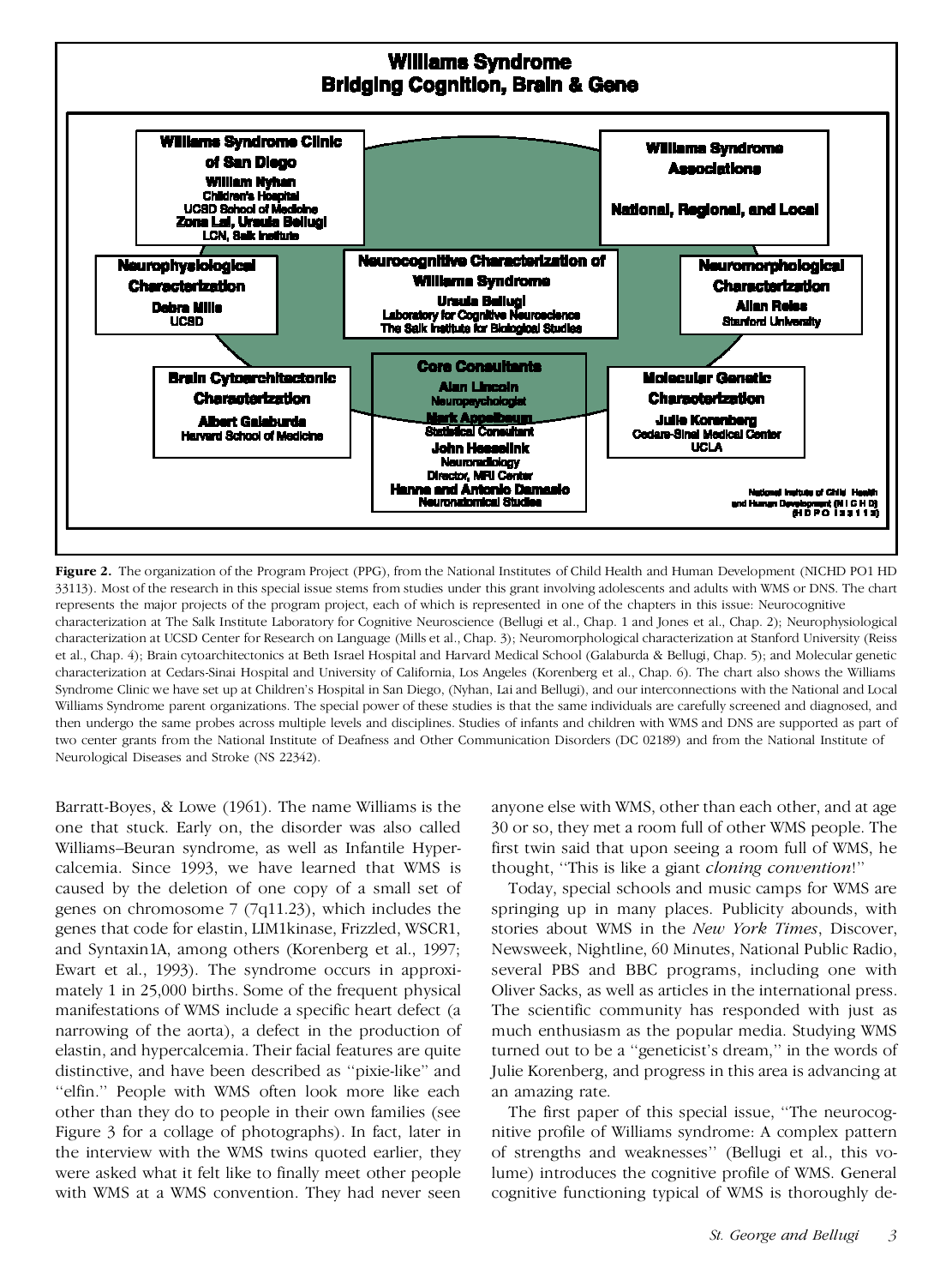

**Figure 3.** Photos of individuals with WMS. Note the similarity in facial features. (Used with permission).

tailed and referenced to normal controls and an age and IQ-matched group with DNS, as well as to several other contrast groups. In addition, the developmental timecourse for cognitive domains is illuminated. While there are fascinating peaks in abilities associated with WMS, as we have been discussing, there are also dramatic valleys. Although language processing and face recognition are remarkably ''spared,'' their visuospatial skills are exceedingly poor. The juxtaposition of poor visuospatial skills and near-normal face recognition—two visual domains—is explored in this paper, as well as the intriguing apparent separation between language and general cognitive functioning.

The focus of the next paper in this special issue ''Hypersociability in Williams Syndrome'' ( Jones et al., this volume) is the dramatic hypersociability in WMS. When coupled with their linguistic abilities, the hypersociability of WMS often keeps people from guessing that they are mentally retarded. They are socially forward and carry on conversations with such ease that it is not until it becomes obvious during the course of conversation that they do not know some facts that most people know—e.g., that the sun rises in the east that you might not realize they are mentally retarded. Sociability in WMS was investigated with a number of experiments, testing such things as linguistic affect in story-telling and rating the approachability of unfamiliar faces, as well as data from questionnaires and interviews. Both the experimental and the descriptive data are contrasted with data from normal controls, as well as those with DNS and Autism. The differences are striking.

In the following paper, ''Electrophysiological studies of face processing in Williams Syndrome'' (Mills et al.,

this volume), the organization of brain activity linked to relatively spared cognitive functions in WMS is examined. Using event-related brain potentials (ERPs), they tested the hypothesis that brain systems mediating these seemingly spared cognitive functions, namely language and face processing, may be abnormally organized in individuals with WMS. Specifically, is the organization similar to that of a normal brain at an earlier point in development (which would indicate normal but delayed brain development), or are WMS brains processing information in a different way? In light of previous research on normal developmental changes in the functional organization of the brain, they have identified two domain-specific electrophysiological markers of abnormal brain function in WMS. The abnormal morphology in the ERPs for both face processing and for auditorylanguage processing has been observed in virtually all of over 50 adults and children tested with WMS. In contrast, these patterns have not been observed in normal adults, children, or infants at any age, nor in any other populations studied. In both language and face processing, the closer the behavioral performance of WMS came to normal, the more unusual their ERP components looked.

In ''Neuroanatomy of Williams Syndrome: A highresolution MRI study'' (Reiss et al., this volume), detailed neuroimages of individuals with WMS were analyzed and compared with those of 14 normal controls. Overall, those with WMS had decreased brain and cerebral volumes, relative preservation in cerebellar- and superior-temporal regions, and a substantial decrease in the volume of the brainstem. Additionally, the cerebral gray matter in WMS subjects was relatively preserved compared to controls. However, they had disproportionately low white-matter volume. The different cerebral-lobe volumes are also reported for both groups, and results are discussed in relation to the molecular genetics, the neurocognitive profile, and the neurophysiology of WMS. Hypotheses regarding, e.g., what the larger-thannormal gray matter volume of the superior-temporal region in WMS might reflect in terms of WMS cognition, are suggested.

In the next paper, ''Multi-level analysis of cortical neuroanatomy in Williams Syndrome,'' (Galaburda et al., this volume) begin to link the anatomical findings to the genetic, and the behavioral aspects of the disorder. Galaburda employs an even finer level of analysis of the neuroanatomical data through the use of autopsy specimens. He examined blocks of tissue selected from most classes of cortex from several WMS brains for architectonic differentiation. The WMS brains were studied at four levels: (1) gross anatomy (brain shape, cortical folding, asymmetry), (2) cytoarchitectonic appearance of the cortex, (3) histometric measurements (neuron size and packing density), and (4) immunocytochemistry results. A consistent gross neuroanatomical finding is the abnormal length of the central sulcus,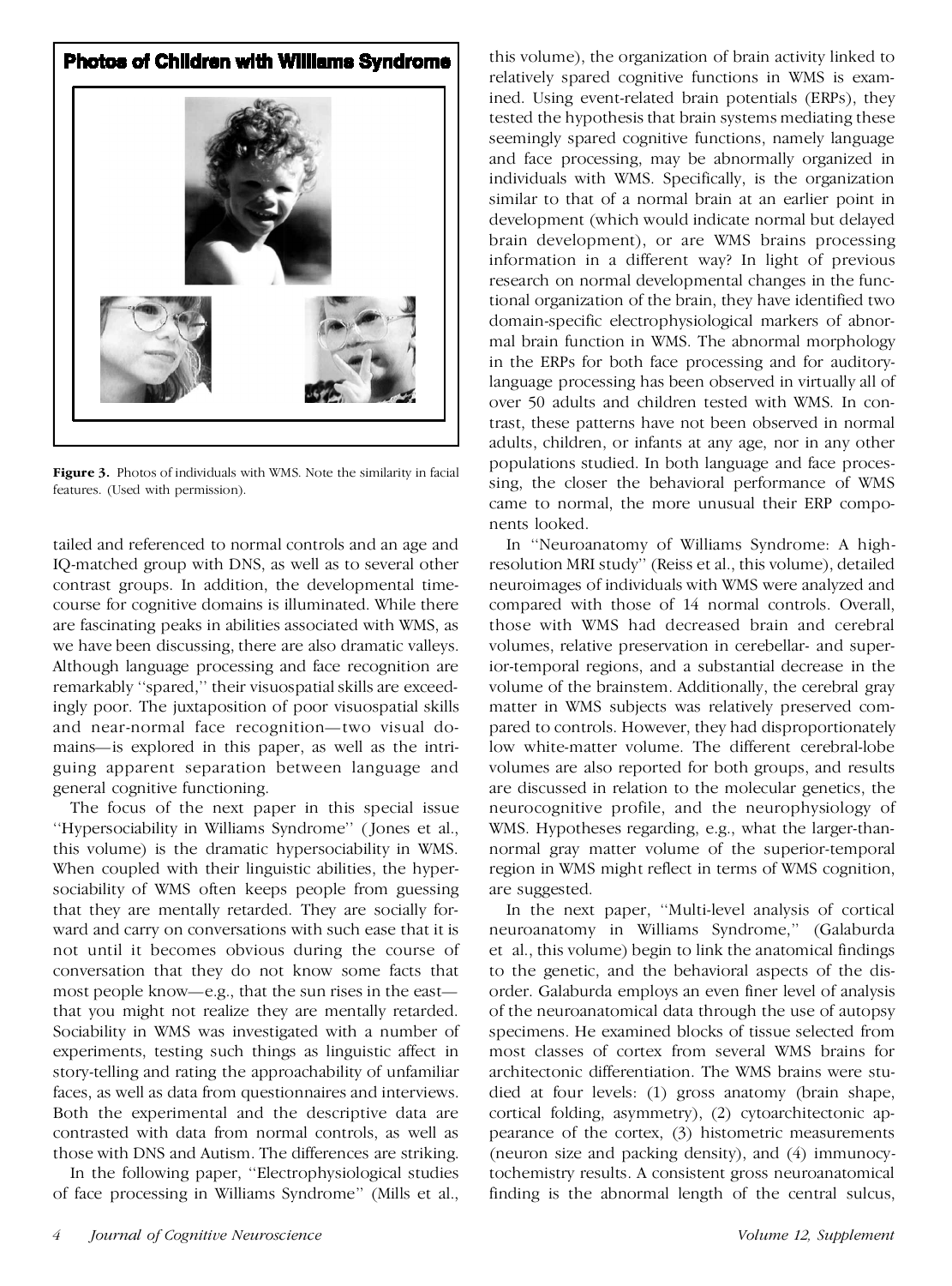producing an unusual configuration of the dorsal-central region, including the dorsal portions of the superiorparietal lobe and the dorsal-frontal gyrus. The WMS brains also show a lack of asymmetry in the planum temporale, abnormalities in cortical folding, and some curtailment in posterior regions. Most regions show normal cortical cytoarchitecture; however, area 17 shows increased cell size and decreased cell packing density, which suggests the possibility of abnormal connectivity in this region. In an attempt to link genetics to neuroanatomy, molecular observations of Elastin and LIM kinase staining are reported, as both of these proteins are products of the genes that are included in the WMS deletion.

The final paper in this special issue, ''Genome structure and cognitive map of William Syndrome'' (Korenberg et al., this volume), elucidates why the unusual neurocognitive profile of WMS makes it a compelling model of the pathways between genes and human cognition. A unique genomic organization may make WMS an important model of human chromosomal evolution and disease as well. WMS is known to be caused by a small deletion on chromosome 7 that includes the gene-encoding elastin (ELN), and perhaps 20 other genes. The WMS region was analyzed in a large panel of subjects for whom the neurocognitive profile, brain structure and function were also determined. Korenberg et al. describe a model of genome organization, deletion structure, and evolution of the 7q11.2 region. WMS is located within a largely single-copy region of chromosome 7 that is flanked by an array of genomic duplications, part of which were duplicated in primate evolution. WMS, with typical deletions, shows no significant evidence of genetic imprinting on neurocognition; however, WMS subjects with smaller deletions suggest candidate regions for parts of the cognitivephenotypic profile. These exciting data may ultimately provide tools for investigating the mechanisms of primate evolution and human cognition.

Portions of the papers in this volume were originally presented at a symposium called ''Bridging cognition, brain, and gene: Evidence from Williams Syndrome,'' for the Fifth Annual Meeting of the Cognitive Neuroscience Society, in San Francisco, CA in early April 1998. Subsequently, Marie St. George (1998) published a review of the meeting and the symposium called ''What studying genetically based disorders can tell us about ourselves'' in *Trends in Cognitive Sciences*, in which she wrote ''One thing that was clear from all of the presenters was that they were excited about the project and the nature of the collaboration.'' A natural outcome was the proposal to develop these presentations as a Special Issue of the *Journal of Cognitive Neuroscience,* with contributions from cognitive neuroscience to molecular genetics.

The studies in this volume represent a synthesis of crossdisciplinary research, and provide opportunities to

explore some of the central issues of cognitive neuroscience that tie cognitive functions to brain organization and ultimately to the gene.

Ursula Bellugi and Marie St. George are editors of this Special Issue. Ursula Bellugi is Director of the Laboratory for Cognitive Neuroscience at The Salk Institute for Biological Studies. Marie St. George is a scientist with the Center for Research on Language at the University of California, San Diego.

Marie St. George

### **Acknowledgments**

The studies of adolescent and adult Williams, Downs and Normal Controls reported in this Special Issue are supported by a Program Project Grant from the National Institute of Child Health and Human Development (PO1 HD 33113) to Ursula Bellugi, Program Director. Principal Investigators on the Program Project are authors of chapters in this Special Issue (Ursula Bellugi, Neurocognitive Characterization; Debra Mills, Neurophysiological Characterization; Allan Reiss, Neuromorphological Characterization; Albert Galaburda, Brain Cytoarchitectonic Characterization; and Julie R. Korenberg, Molecular Genetic Characterization). Studies of Willliams and Down syndrome individuals in infancy and early childhood, contrasted with individuals with early focal lesions, with language impairment and with normal controls are supported by the National Institute on Deafness and Other Communication Disorders (DC 01289) and the National Institute of Neurological Diseases and Stroke (NS 22342). We are grateful to individuals with Williams and Down syndromes and their families who have taken part in these studies, as well as to the Local, National and Regional Williams Syndrome Associations, and the Down Syndrome Associations.

### **REFERENCES**

- Bellugi, U. (Symposium Organizer). (April, 1998). Symposium, Bridging cognition, brain and gene: Evidence from Williams syndrome. Cognitive Neuroscience Society Annual Meeting, San Francisco, CA.
	- 1. Bellugi, U. (April, 1998). *Links between cognition, brain and gene*. Presentation in symposium, Bridging cognition, brain and gene: Evidence from Williams syndrome. Cognitive Neuroscience Society Annual Meeting, San Francisco, CA.
	- 2. Lai, Z. C. (April, 1998). *Emotional expression and perception in Williams syndrome*. Presentation in symposium, Bridging cognition, brain and gene: Evidence from Williams syndrome. Cognitive Neuroscience Society Annual Meeting, San Francisco, CA.
	- 3. Mills, D. L. (April, 1998). *Electrophysiological markers for Williams syndrome*. Presentation in symposium, Bridging cognition, brain and gene: Evidence from Williams syndrome. Cognitive Neuroscience Society Annual Meeting, San Francisco, CA.
	- 4. Galaburda, A. M. (April, 1998). *Brain cytoarchitectonic findings in Williams syndrome*. Presentation in symposium, Bridging cognition, brain and gene: Evidence from Williams syndrome. Cognitive Neuroscience Society Annual Meeting, San Francisco, CA.
	- 5. Korenberg, J. R., Hirota, H., Chen, X. N., Lai, Z., Yimlamai, D., Matsuoka, R., & Bellugi, U. (April, 1998). *The molecular genetic basis of Williams syndrome*.